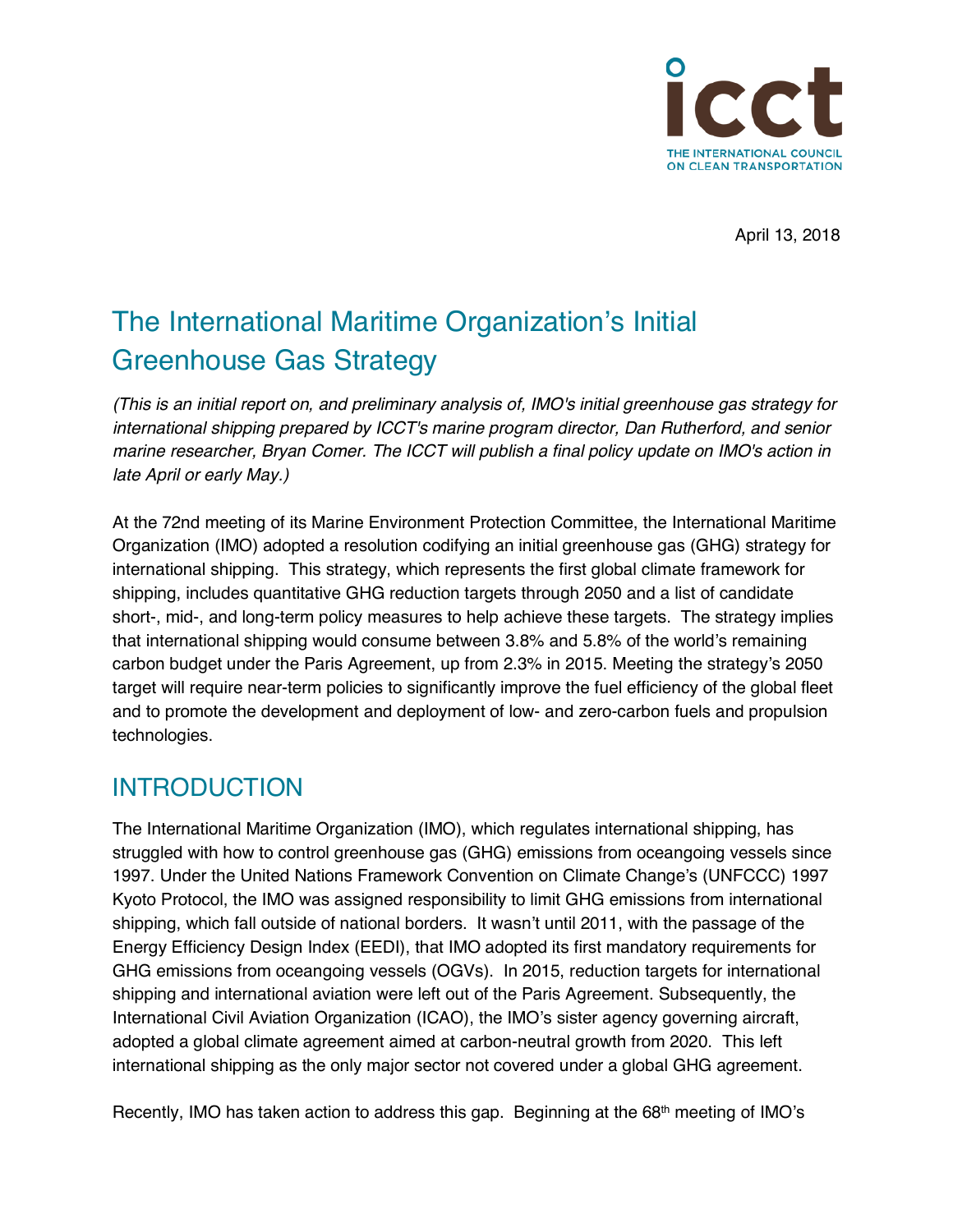Marine Environment Protection Committee (MEPC 68) in 2015, a group of South Pacific and European member states began pushing IMO to dramatically reduce, and eventually eliminate, GHGs from international shipping. A significant breakthrough happened at MEPC 70 in October 2016, when IMO agreed to develop an initial comprehensive strategy to reduce GHG emissions from international shipping by spring 2018 (MEPC 72), including a broad goal of decarbonization; emission reduction targets (including, potentially, a cap on international shipping emissions), a list of candidate short-, mid-, and long-term measures to reduce emissions; and additional measures to reduce the burden on developing countries. Three intersessional GHG meetings, first in June 2017, then October 2017, and most recently in April 2018, were held to develop the strategy. This strategy was accepted as a resolution at MEPC 72.

# OVERVIEW OF THE RESOLUTION

The initial IMO strategy, which will be revised in 2023 and reviewed in 2028, includes an overall vision for decarbonization; GHG reduction targets through 2050; a list of potential short-, mid-, and long-term measures to meet these targets; barriers to achieving the targets and supportive measures to help achieve them; and criteria for future review. Each of these is described in further detail below.

#### **Vision**

The resolution's stated vision is a qualitative description of IMO's ambition. It states that "IMO remains committed to reducing GHG emissions from international shipping and, as a matter of urgency, aims to phase them out as soon as possible in this century."

#### GHG reduction targets

The strategy includes quantitative carbon intensity and GHG reduction targets for the international shipping sector, including:

- 1. At least a 40% reduction in carbon intensity by 2030 and pursuing efforts towards a 70% reduction by 2050, both compared to 2008 levels.
- 2. Peak GHG emissions from international shipping as soon as possible and reduce them by at least 50% by 2050 compared to 2008 levels while pursuing efforts towards phasing them out consistent with the Paris Agreement temperature goals.
- 3. New phases of the EEDI, to be reviewed within MEPC.

 $CO<sub>2</sub>$  emissions from international shipping under the strategy are shown in Figure 1 and compared to one possible business as usual (BAU) emissions pathway. Emissions for the years 2007-2012 are from Smith et al. (2015), while emissions from 2013-2015 emissions are from Olmer, et al. (2017). Emissions in 2016 and beyond are projected using the ICCT's fleet turnover model (Wang and Lutsey, 2013). The analysis also incorporates historical demand for international shipping from UNCTAD (2017) and projected future demand for international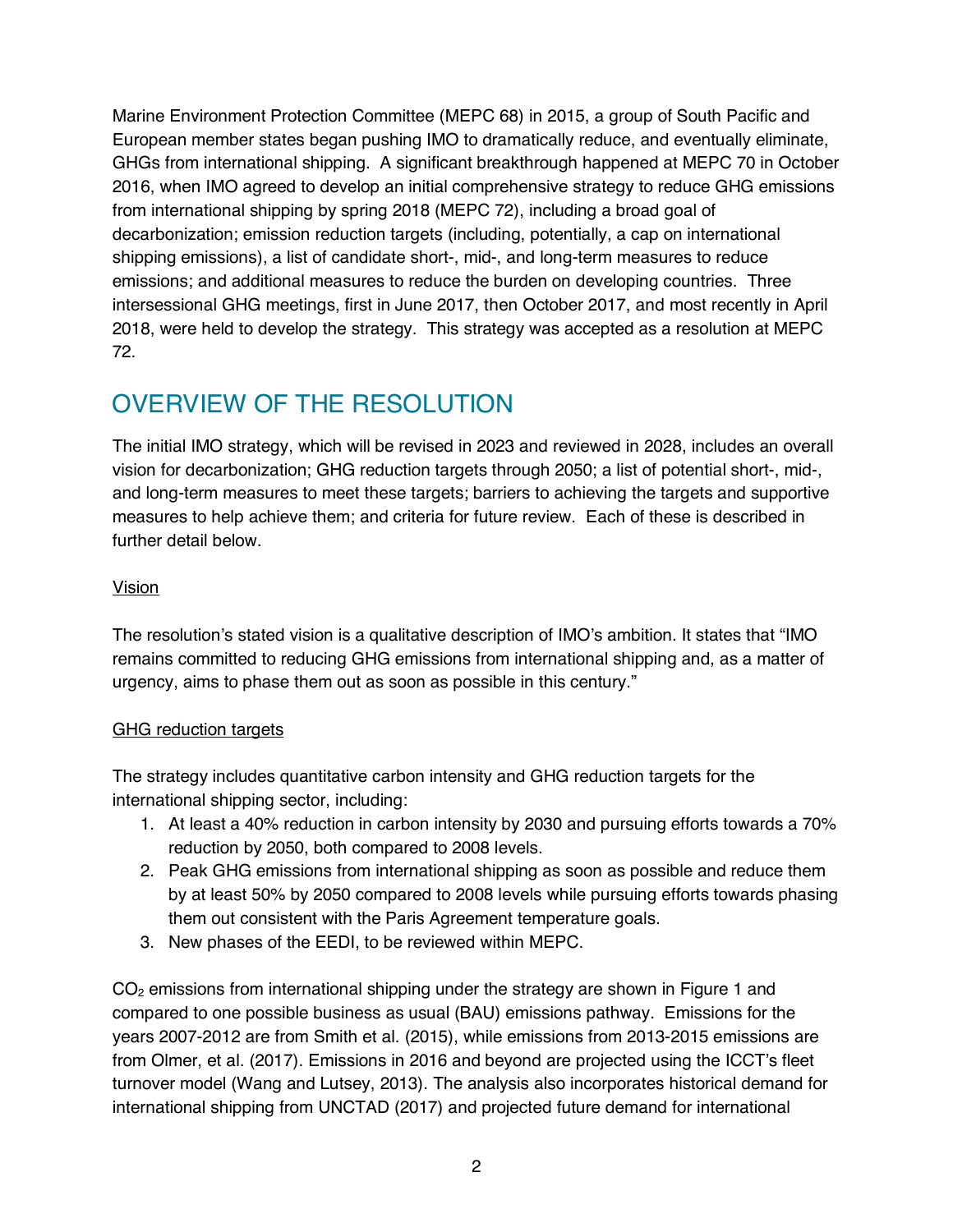shipping from the International Transport Forum (ITF, 2017). A range of emissions pathways are possible under IMO's initial strategy (Figure 1). The blue line is the minimum ambition implied by the strategy; it reflects a 40% carbon intensity reduction by 2030 and an absolute emissions reduction of 50% by 2050, with full decarbonization by 2100. The green line is the maximum possible ambition implied by the strategy; it's driven primarily by the goal to pursue phasing out GHG emissions from international shipping at the pace consistent with the Paris temperature goals. The strategy implies cumulative  $CO<sub>2</sub>$  emissions of between 28 and 40 gigatonnes (Gt) from international shipping from 2015 through 2075, compared to a BAU of more than 100 Gt over the same period.



**Figure 1: CO<sub>2</sub> emissions from international shipping under IMO's initial GHG strategy (blue and green) vs. BAU (black), with cumulative emissions 2015 through 2075.**

#### Measures

IMO's initial GHG strategy includes a list of measures that could be implemented to meet its emission targets. Measures are distinguished as either short-, mid-, or long-term, meaning they would be finalized and implemented from 2018 to 2023, 2023 to 2030, and 2030 or after, respectively (Table 1). These measures need to be made mandatory under an IMO convention like the International Convention for the Prevention of Pollution from Ships (MARPOL) before they become legally binding.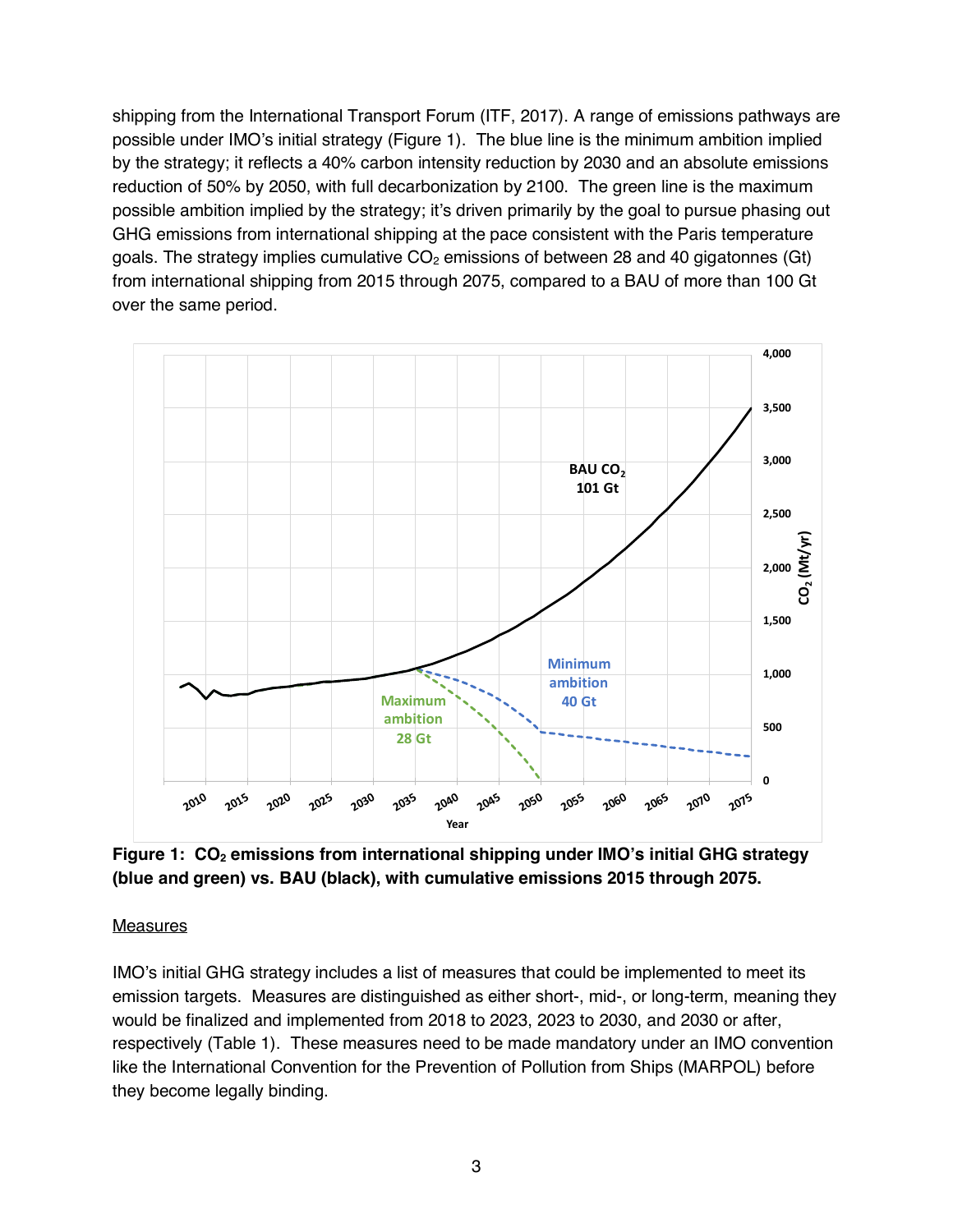| <b>Type</b>    | <b>Years</b>     | <b>Measure</b>                                                                              | <b>Target</b>                               | <b>Current status</b>                        |
|----------------|------------------|---------------------------------------------------------------------------------------------|---------------------------------------------|----------------------------------------------|
| Short-<br>term | $2018 -$<br>2023 | New Energy Efficiency Design Index<br>(EEDI) phases                                         | New vessels                                 | -10% in 2015<br>-20% in 2020<br>-30% in 2025 |
|                |                  | Operational efficiency measures (e.g.<br>SEEMP, operational efficiency<br>standard)         | In-service<br>vessels                       | <b>SEEMP</b> planning<br>required            |
|                |                  | Existing fleet improvement program                                                          | In-service<br>vessels                       |                                              |
|                |                  | Speed reduction                                                                             | In-service<br>vessels                       |                                              |
|                |                  | Measures to address methane and<br><b>VOC emissions</b>                                     | <b>Engines and</b><br>fugitive<br>emissions |                                              |
| Mid-<br>term   | 2023-<br>2030    | Alternative low-carbon<br>and zero-carbon fuels implementation<br>program                   | Fuels/new and<br>in-service<br>vessels      |                                              |
|                |                  | Further operational efficiency<br>measures (e.g. SEEMP, operational<br>efficiency standard) | In-service<br>vessels                       | <b>SEEMP</b> planning<br>required            |
|                |                  | Market-based Measures (MBMs)                                                                | In-service<br>vessels/fuels                 |                                              |
| Long-<br>term  | $2030+$          | Development and provision of zero-<br>carbon or fossil-free fuels                           | Fuels/new and<br>in-service<br>vessels      |                                              |

### **Table 1. Candidate measures included in IMO's initial GHG strategy.**

The strategy also identified measures that could indirectly support these GHG reduction efforts, notably:

- 1. Encouraging the development and update of national action plans;
- 2. Encouraging ports to facilitate GHG reductions from shipping;
- 3. Initiating and coordinating R&D activities by establishing an International Maritime Research Board (IMRB);
- 4. Pursuing zero-carbon or fossil-free fuels for the shipping sector and developing robust lifecycle GHG/carbon intensity guidelines for alternative fuels;
- 5. Undertaking additional GHG emission studies to inform policy decisions and to estimate Marginal Abatement Cost Curves for each measure (if appropriate); and
- 6. Encouraging technical cooperation and capacity-building activities, as appropriate.

### Other considerations

The strategy enumerates guiding principles, barriers to effective implementation, and approaches for future decision-making. These include: reconciling the IMO principle of nondiscrimination of legally binding measures by flag state ("no more favorable treatment", or NMFT) to the UNFCCC principle of Common but Differentiated Responsibilities and Respective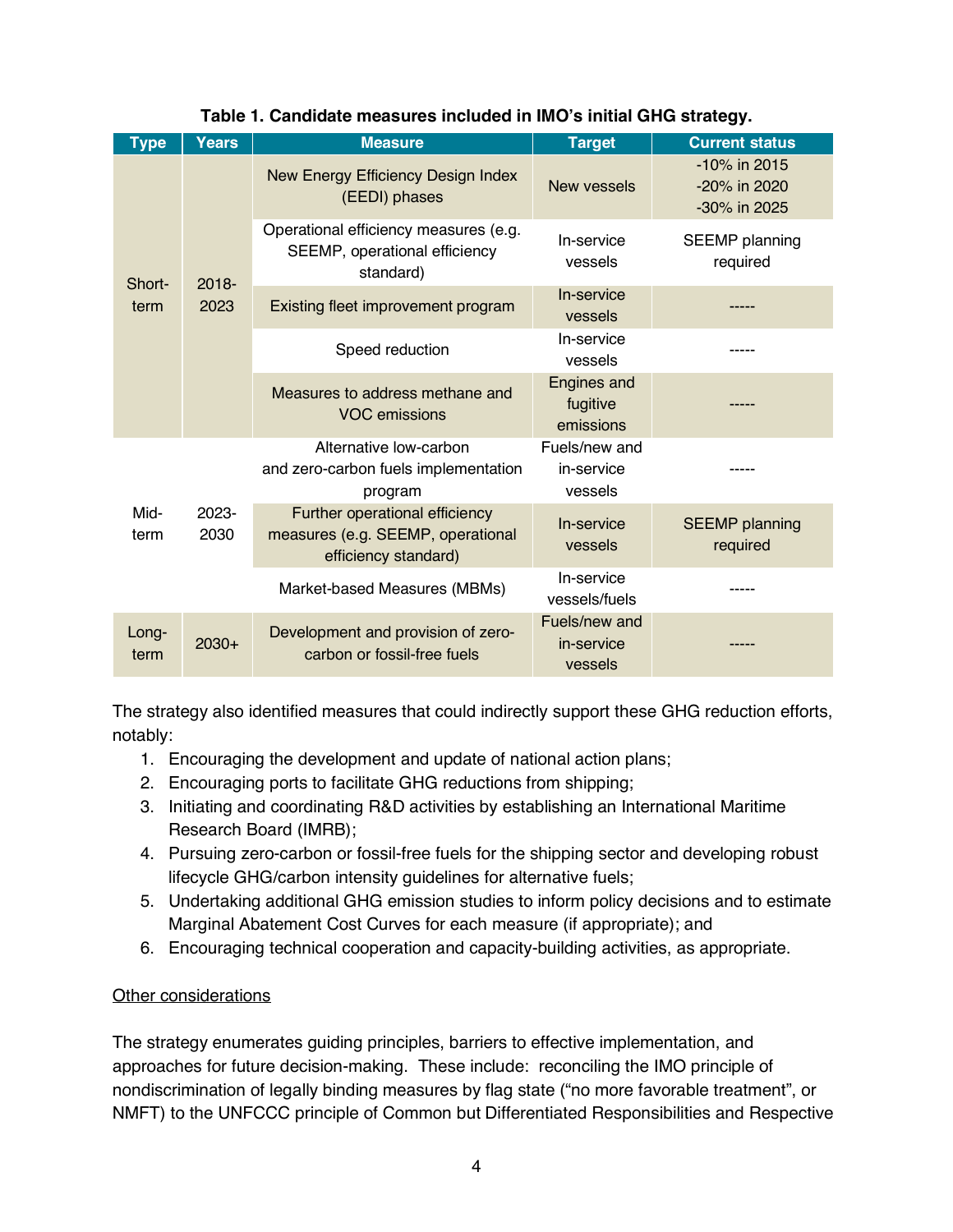Capabilities (CBDR-RC). Additionally, IMO agreed that the impact of measures on States, including developing countries and, in particular, Least Developed Countries (LDCs) and Small Island Developing States (SIDS), should be considered and that future decisions should combine evidence-based decision-making, balanced with a precautionary approach.

#### **Review**

The resolution agrees to keep IMO's initial GHG strategy under review, with a view to adopt a revised strategy in 2023. The revised strategy will be subject to review five years later.

## ANALYSIS

As the first global climate framework for international shipping, IMO's initial GHG strategy holds important implications for the maritime transport industry's fuel use and GHG emissions. This section considers three of these implications: the likely overall emissions trajectory, measures to improve fuel efficiency, and measures to control other climate pollutants.

#### Emissions trajectory

According to the International Energy Association (IEA, 2017), in order for international shipping to contribute equally to the Paris Agreement goal of limiting anthropogenic warming to well below  $2^{\circ}$ C, shipping must emit no more than 17 Gt CO<sub>2</sub> from 2015 onward. The strategy implies between 28 and 43 Gt of  $CO<sub>2</sub>$  emitted by international shipping through 2100. Thus, IMO's initial GHG strategy suggests an emissions trajectory that overshoots a 1.75° C pathway by between 65% and 150%. In this case, international shipping would consume between 3.8% and 5.8% of the world's remaining Paris-compatible carbon budget, compared to 2.3% of anthropogenic  $CO<sub>2</sub>$  emissions today (Olmer et al., 2017).

The agreed emissions targets can be compared to the short-, mid-, and long-term measures summarized in Table 1. Figure 2 presents two policy pathways bridging the range of possible approaches that IMO could take to limit cumulative post-2015 emissions to less than 40 Gt through 2075. On the left panel, IMO adopts a mix of short-, mid-, and long-term measures starting in 2022, the final year of the initial strategy. On the right panel, IMO adopts only longterm measures, which take effect starting in 2030. Emission reductions associated with short, mid-, and long-term measures are shown as the brown, hatched gray, and cubed yellow wedges, respectively. Remaining emissions are shown in dark blue.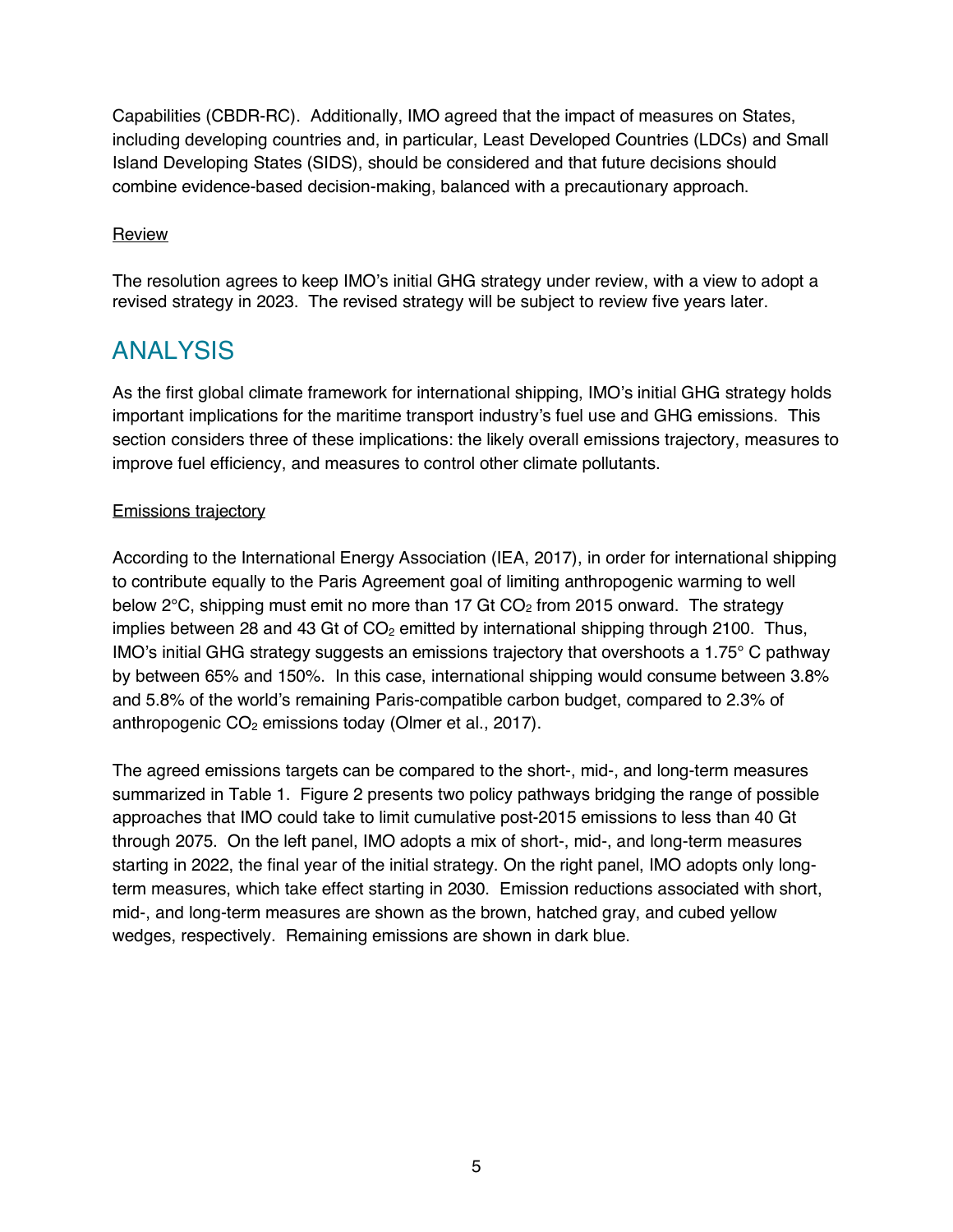

**Short-, mid-, and long-term actions Long-term actions only**

#### **Figure 2: Potential policy pathways consistent with IMO's initial GHG strategy.**

Under the first scenario, short-term measures, notably establishing new, more stringent EEDI targets and reducing fleet-wide speeds by an average of 20%, enables a more gradual decarbonization pathway and results in 36 Gt of cumulative  $CO<sub>2</sub>$  emissions from 2015-2075. Under this scenario, emissions peak in 2021, short-term measures account for about half cumulative reductions from BAU, and mid- and long-term measures are responsible for 30% and 20% of net reductions, respectively. Under the latter approach, which results in 39 Gt of cumulative  $CO<sub>2</sub>$  emissions from 2015-2075, peak emissions are delayed until 2034 with very aggressive policies required to reduce the carbon intensity of the fleet by more than 6% per year beginning in 2050 (see below).

#### **Efficiency**

Under the strategy's operational efficiency target, the carbon intensity of international shipping would fall 40% by 2030 from 2008 levels and up to 70% in 2050. As of 2015, the carbon intensity of international shipping has already dropped by more than 30% from 2008 levels (Olmer et al., 2017; Smith et al., 2015), primarily due to the 2008 global economic downturn that led ships to adopt widespread slow steaming to reduce fuel consumption and, therefore, fuel costs. Based on trends in international shipping emissions and demand, combined with fleet renewal under the EEDI, shipping's carbon intensity is likely to fall by at least another 10 percentage points by 2030 without further policy interventions. Similarly, the goal of halving 2050 emissions compared to 2008 levels implies reductions in carbon intensity greater than 70% target.

The minimum ambition targets above imply significant improvements to the design efficiency of new-build ships. Under the scenario where IMO works to implement short-, mid-, and long-term measures (Figure 2, left), EEDI targets are tightened gradually from -30% in 2022, to -40% in 2025, up to -70% in 2040. Under the scenario where IMO only focuses on long-term measures (Figure 2, right), EEDI targets are increased much more steeply, from -50% in 2035 up to -90% in 2045. This is in addition to widespread adoption of low-carbon fuels for zero emission vessels which, in this scenario, would account for two-thirds of all shipping energy use in 2070.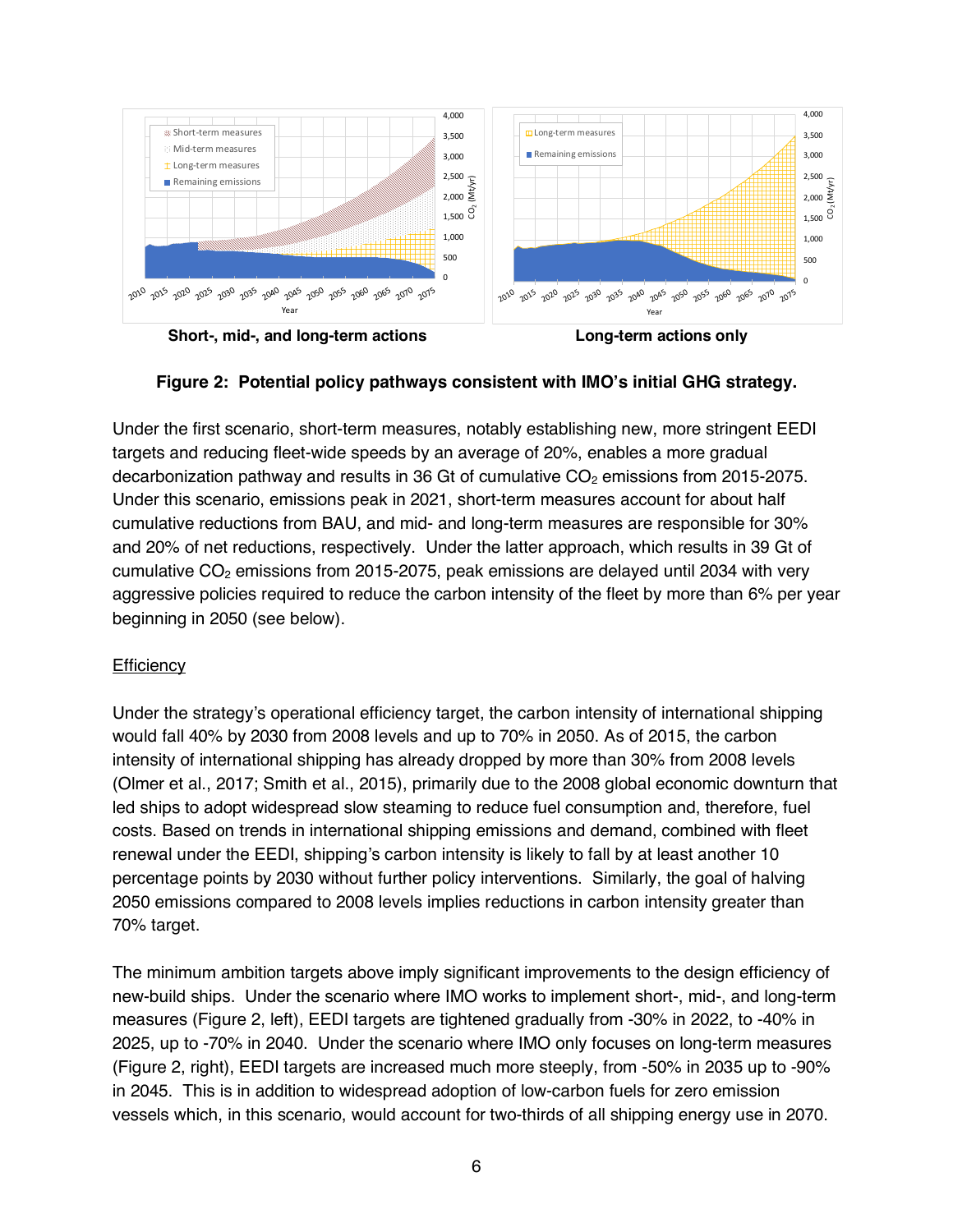#### Other climate pollutants

 $IMO's agreement explicitly covers  $CO<sub>2</sub>$  and calls for considering measures to address emissions$ of methane and volatile organic compounds but not other climate pollutants, such as nitrous oxide or black carbon. Black carbon, in particular, is estimated to account for 7% to 21% of the overall climate impact of international shipping (Comer et al., 2017). Separate action on black carbon is being considered in IMO's Pollution Prevention and Response (PPR) Subcommittee.

## NEXT STEPS

Now that the initial strategy has been finalized, IMO will consider which, if any, of the short-term measures should be made mandatory. An additional intersessional working group (ISWG-GHG 4) is planned for later this year, focused on developing an implementation plan for short-term measures. Separately, MEPC will deliberate whether to tighten the existing EEDI standards for new-build ships at its next two meetings. The phase 3 targets (30% efficiency improvement by 2025) are currently under review, and could be implemented soon, subject to a decision expected at MEPC 73 (October 2018). A separate decision on whether to institute new EEDI phases will be considered at MEPC 74 in 2019.

### **REFERENCES**

Comer, B., Olmer, N., Mao, X., Roy B., & Rutherford, D. (2017). *Black carbon emissions and fuel use in global shipping, 2015*. International Council on Clean Transportation. Retrieved from https://www.theicct.org/publications/black-carbon-emissions-global-shipping-2015.

International Council on Clean Transportation (ICCT). (2011). *The Energy Efficiency Design Index (EEDI) for new ships.* Retrieved from https://www.theicct.org/publications/energyefficiency-design-index-eedi-new-ships.

International Energy Agency (IEA). (2017). *Energy Technology Perspectives 2017*. Retrieved from https://www.iea.org/etp2017/.

International Transport Forum (ITF). (2017). *ITF Transport Outlook 2017*. Retrieved from http://www.oecd.org/about/publishing/itf-transport-outlook-2017-9789282108000-en.htm.

Olmer, N., Comer, B., Roy, B., Mao, X., & Rutherford, D. (2017). *Greenhouse gas emissions from global shipping, 2013–2015.* International Council on Clean Transportation. Retrieved from https://www.theicct.org/publications/GHG-emissions-global-shipping-2013-2015.

Smith, T. W. P., Jalkanen, J. P., Anderson, B. A., Corbett, J. J., Faber, J., Hanayama, S., …& Pandey, A. (2015). Third IMO Greenhouse Gas Study 2014. Retrieved from